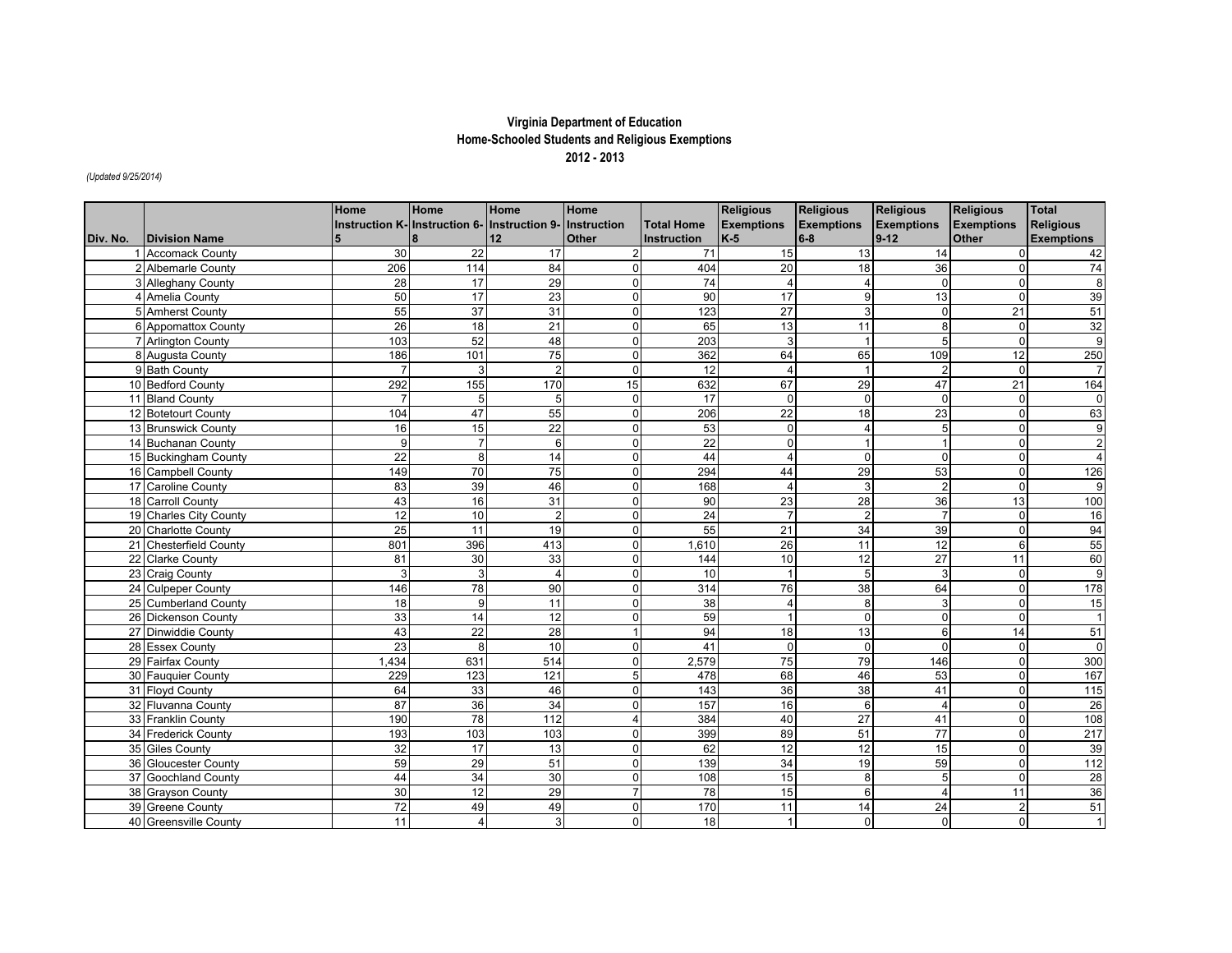| 41 Halifax County        | 53                | 29              | $\overline{27}$ | $\overline{0}$  | 109              | 14               | $\sqrt{5}$      | 11              | $\mathbf 0$             | 30               |
|--------------------------|-------------------|-----------------|-----------------|-----------------|------------------|------------------|-----------------|-----------------|-------------------------|------------------|
| 42 Hanover County        | 227               | $\frac{1}{24}$  | 163             | $\Omega$        | $\overline{514}$ | 46               | 42              | 44              | $\Omega$                | 132              |
| 43 Henrico County        | $\overline{349}$  | 134             | $\frac{153}{ }$ | $\overline{0}$  | 636              | $\mathbf 0$      | $\mathbf 0$     | $\Omega$        | 16                      | 16               |
| 44 Henry County          | 59                | 51              | 37              | $\overline{0}$  | 147              | 35               | 32              | 53              | $\mathbf 0$             | 120              |
| 45 Highland County       | 5 <sub>5</sub>    | $\overline{3}$  | $\mathbf{3}$    | $\Omega$        | 11               | $\overline{4}$   | $\mathbf{3}$    | $\overline{5}$  | $\mathbf 0$             | 12               |
| 46 Isle of Wight County  | 108               | $\overline{78}$ | 61              | $\Omega$        | 247              | 22               | 9               | 15              | $\Omega$                | 46               |
| 48 King George County    | $\overline{217}$  | 94              | 89              | $\mathbf{1}$    | 401              | 60               | 29              | 38              | $\mathbf 0$             | 127              |
| 49 King and Queen County | 27                | 12              | 19              | $\overline{0}$  | 58               | $\overline{4}$   | $\overline{1}$  | $\Omega$        | 10                      | 15               |
| 50 King William County   | 44                | 18              | $30\,$          | $\overline{0}$  | 92               | $\mathbf 0$      | $\mathbf 0$     | $\Omega$        | $\mathbf 0$             | $\mathbf 0$      |
| 51 Lancaster County      | $\overline{16}$   | $\overline{5}$  | 3               | $\Omega$        | $\overline{24}$  | 3                | 3               | 12              | $\overline{0}$          | 18               |
| 52 Lee County            | $\overline{21}$   | 18              | 19              | $\Omega$        | 58               | 3                | 3               |                 | $\overline{2}$          | 9                |
| 53 Loudoun County        | $\overline{0}$    | $\mathbf 0$     | $\pmb{0}$       | 1,303           | 1,303            | $\mathbf 0$      | $\Omega$        | $\Omega$        | 47                      | 47               |
| 54 Louisa County         | 66                | 29              | 45              | $\Omega$        | 140              | $\overline{4}$   | $\mathbf{1}$    | $\overline{2}$  | $\mathbf 0$             | $\overline{7}$   |
| 55 Lunenburg County      | 12                | 8               | $\,8\,$         | $\Omega$        | 28               | $\overline{4}$   | 3               | 6 <sup>1</sup>  | $\mathbf 0$             | 13               |
| 56 Madison County        | 25                | 27              | 16              | $\Omega$        | 68               | 5                | $\Omega$        |                 | $\Omega$                | $\boldsymbol{9}$ |
| 57 Mathews County        | $\Omega$          | $\mathbf 0$     | $\overline{2}$  | $\Omega$        | 2                | 1                | $\mathbf 0$     | $\Omega$        | $\mathbf 0$             | $\overline{1}$   |
| 58 Mecklenburg County    | 30                | 16              | 12              | 8 <sup>1</sup>  | 66               | 12               | 6               | $\overline{2}$  | $\mathbf 2$             | 22               |
| 59 Middlesex County      | $\overline{7}$    | $\overline{2}$  | $\overline{5}$  | $\Omega$        | 14               | $\Omega$         | $\Omega$        | $\Omega$        | $\mathbf 0$             | $\overline{0}$   |
| 60 Montgomery County     | 225               | 100             | 89              | $\overline{0}$  | 414              | 32               | 23              | 27              | $\mathsf{O}\xspace$     | 82               |
| 62 Nelson County         | $\overline{22}$   | 19              | $\overline{22}$ |                 | 64               | $\overline{12}$  | 15              | 19              | 3                       | 49               |
| 63 New Kent County       | 62                | 24              | 30              | $\overline{0}$  | 116              | 11               | $\mathbf{3}$    | 5               | $\mathsf{O}\xspace$     | 19               |
| 65 Northampton County    | 15                | 16              | 14              | $\Omega$        | 45               | $\overline{7}$   | 3               |                 | $\overline{0}$          | 11               |
| 66 Northumberland County | $\,6\,$           | 5               | $\overline{7}$  | $\overline{0}$  | 18               | $\mathbf 0$      | 0               | $\Omega$        | $\mathbf 0$             | $\pmb{0}$        |
| 67 Nottoway County       | 35                | 18              | 19              | $\overline{0}$  | 72               | 19               | 16              | 16              | $\overline{\mathbf{0}}$ | 51               |
| 68 Orange County         | $\frac{119}{119}$ | 51              | 58              | $\overline{0}$  | 228              | 26               | $\overline{26}$ | $\overline{70}$ | $\mathbf 0$             | 122              |
| 69 Page County           | 27                | 13              | $\overline{7}$  | $\overline{0}$  | 47               | $\overline{17}$  | 18              | 23              | 58                      | 116              |
| 70 Patrick County        | 21                | $\overline{13}$ | $\overline{8}$  | $\Omega$        | 42               | $\overline{30}$  | 22              | $\overline{25}$ | $\Omega$                | 77               |
| 71 Pittsylvania County   | 107               | 62              | 59              | $\overline{0}$  | 228              | $\mathbf 0$      | $\mathbf 0$     | $\Omega$        | 121                     | 121              |
| 72 Powhatan County       | $\overline{72}$   | 62              | 39              | $\overline{0}$  | $\frac{1}{173}$  | 39               | $\overline{22}$ | 49              | $\mathbf 0$             | 110              |
| 73 Prince Edward County  | 57                | 25              | 26              | $\overline{0}$  | 108              | $\overline{4}$   | $\overline{2}$  |                 | $\mathbf 0$             | 11               |
| 74 Prince George County  | 36                | 34              | 31              | $\overline{0}$  | 101              | $\overline{7}$   | 4               | $\mathfrak{p}$  | 6                       | 19               |
| 75 Prince William County | 761               | 359             | 297             | $\overline{0}$  | 1,417            | 12               | $\overline{4}$  |                 | $\mathbf 0$             | 17               |
| 77 Pulaski County        | 48                | 28              | 22              | $\Omega$        | 98               | 6                | $\Omega$        | 2               | $\mathbf 0$             | $\overline{8}$   |
| 78 Rappahannock County   | 15                | $\overline{7}$  | 12              | $\overline{0}$  | 34               | $\mathbf 0$      | $\overline{1}$  | $6\overline{6}$ | $\mathbf 0$             | $\overline{7}$   |
| 79 Richmond County       | $\overline{13}$   | 6               | 3               | $\overline{12}$ | $\overline{34}$  | $\Omega$         | $\overline{2}$  |                 | 10                      | 13               |
| 80 Roanoke County        | 160               | 99              | 86              | $\overline{0}$  | 345              | 42               | 40              | 51              | $\mathbf 0$             | 133              |
| 81 Rockbridge County     | $\overline{26}$   | $\overline{18}$ | 30              | $\Omega$        | 74               | 5                | 5               | 19              | $\overline{3}$          | 32               |
| 82 Rockingham County     | 211               | 101             | $\frac{1}{103}$ | $\overline{0}$  | 415              | 103              | 75              | 173             | $\mathbf 0$             | 351              |
| 83 Russell County        | 28                | 6               | $\overline{7}$  | $\Omega$        | 41               | $\overline{4}$   | $\overline{1}$  | 2               | $\Omega$                | $\overline{7}$   |
| 84 Scott County          | 12                | 6               | 18              | $\overline{0}$  | 36               | $\overline{2}$   | 5               | $\mathbf{3}$    | $\mathbf 0$             | 10               |
| 85 Shenandoah County     | 75                | 45              | 37              | $\overline{0}$  | 157              | 36               | 37              | 75              | 3                       | 148              |
| 86 Smyth County          | 44                | 33              | 22              | $\overline{0}$  | 99               | 24               | 17              | 26              | $\mathbf 0$             | 67               |
| 87 Southampton County    | 32                | 29              | 43              | $\overline{0}$  | 104              |                  | 9               | 5               | 13                      | 28               |
| 88 Spotsylvania County   | 283               | $\frac{1}{174}$ | 266             | $\Omega$        | 723              | 53               | 33              | $\overline{37}$ | $\Omega$                | 123              |
| 89 Stafford County       | 292               | 138             | 126             | 57              | 613              | $\boldsymbol{0}$ | $\mathbf{0}$    | $\Omega$        | 248                     | 248              |
| 90 Surry County          | 29                | 27              | 43              | $\overline{0}$  | 99               | $\overline{7}$   | 5               | 12              | $\mathbf 0$             | 24               |
| 91 Sussex County         | $\overline{14}$   | 10              | 10              | $\overline{0}$  | 34               | $\mathbf 0$      | $\mathbf{0}$    | $\Omega$        | $\mathbf 0$             | $\mathbf 0$      |
| 92 Tazewell County       | 48                | 19              | 33              | $\overline{0}$  | 100              | $\overline{7}$   | 5               |                 | $\overline{0}$          | 13               |
| 93 Warren County         | 143               | 51              | 67              | $\Omega$        | 261              | 63               | $\overline{72}$ | 93              | $\overline{0}$          | 228              |
|                          |                   |                 |                 |                 |                  |                  |                 |                 |                         |                  |